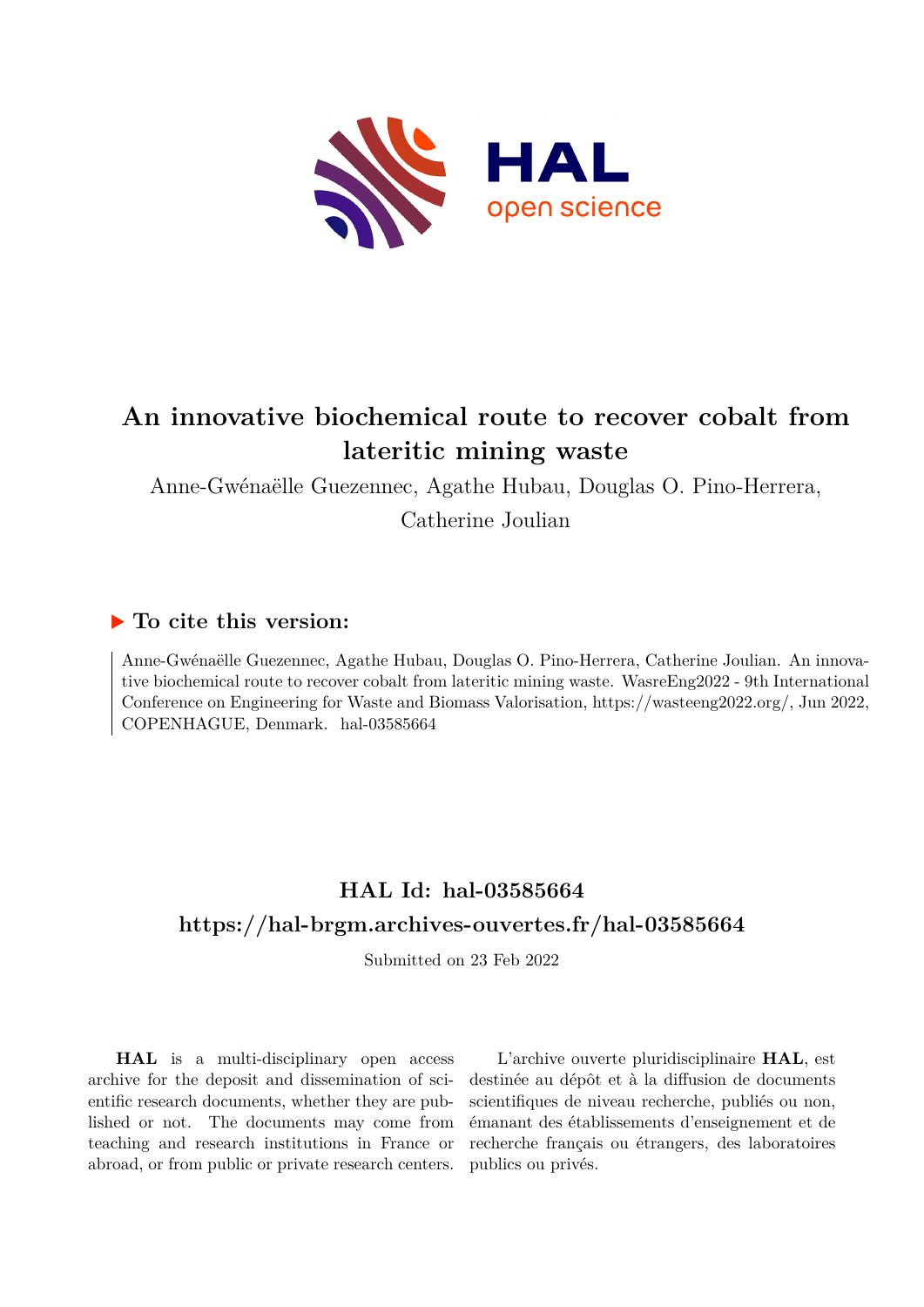# **AN INNOVATIVE BIOCHEMICAL ROUTE TO RECOVER COBALT FROM LATERITIC MINING WASTE**

A.G. GUEZENNEC $^1$ , A. HUBAU $^1$ , D. PINO-HERRERA $^1$ , C. JOULIAN $^1$ *<sup>1</sup> BRGM, Orléans, France.*

#### **1. Keywords**

Cobalt, nickel, laterite, reductive bioleaching, mining waste

#### **2. Highlights**

- Reductive bioleaching was performed with limonite from New Caledonia.
- Cobalt and manganese were released very quickly in contrary to iron and nickel.
- Low dissolution yield of nickel might be attributed to goethite crystallinity.

#### **3. Purpose**

Cobalt (Co) and nickel (Ni) are two major components of lithium ion batteries, and their demand is expected to grow steadily over the next decade thanks to the increase of electric vehicles production. Around 60% of world's Ni reserves are contained in lateritic ores which display also significant amount of Co [1]. The treatment of this type of ore requires costly metallurgical methods that generally incur high energy or reagent consumptions and expensive capital equipment costs [2]. Despite these economic constraints, the production of Ni and Co from laterites is constantly increasing owing to the exhaustion of sulfidic deposits as well as the increase in metal demand. Laterites deposits are mainly located in tropical regions and are characterized by the presence of two distinct horizons: (i) an upper limonite zone where Ni content usually varies between 1 and 2% with also significant presence of Co; (ii) a lower saprolite zone with Ni content varying between 3 and 5%. The saprolitic ore is usually treated via pyrometallurgical reduction whereas the limonitic ore is traditionally processed through Pressure Acid Leaching (PAL) which has often proven to be very costly, plagued with technical challenges. At this time, Ni produced from laterites mainly derives from saprolite ores, the associated limonite ores being usually stockpiled and considered as a mining waste. This stockpiled material represents a vast unlocked resource.

Recent work demonstrated that Ni and Co could be extracted from limonite by using acidophilic bacteria in anoxic condition, mild acid (pH 1.8) and at ambient temperature (30°C). This method is called "reductive bioleaching" or "bioleaching in reverse gear" [3, 4]. H2020 CROCODILE research project is dedicated to the demonstration of innovative metallurgical options for the recovery of Co from primary and secondary sources. In the frame of CROCODILE, reductive bioleaching was applied to limonite from New Caledonia. The leaching mechanisms were investigated and optimised in order to design a demonstration at pilot scale.

### **4. Materials and methods**

This study was carried out using limonite sampled in the south of New Caledonia. This material is rich in Fe (48.7%) under the form of goethite and contains also Ni (1.34%), Mn (0.91%) and Co (0.16%). Bioleaching experiments were run in batch mode at 35°C in 2L stirred tank reactor inoculated with an acidophilic microbial consortium. It was provided by Pr. B. Johnson (Bangor acidophilic team, Bangor University) and contains *Acidithiobacillus* (*At.*) *ferrooxidans*, *At. ferriphilus*, *At. ferridurans*, *Sulfobacillus* (*Sb.*) *thermosulfidooxidans.* pH was maintained between 1.2 and 2 by adding K<sub>2</sub>CO<sub>3</sub> or